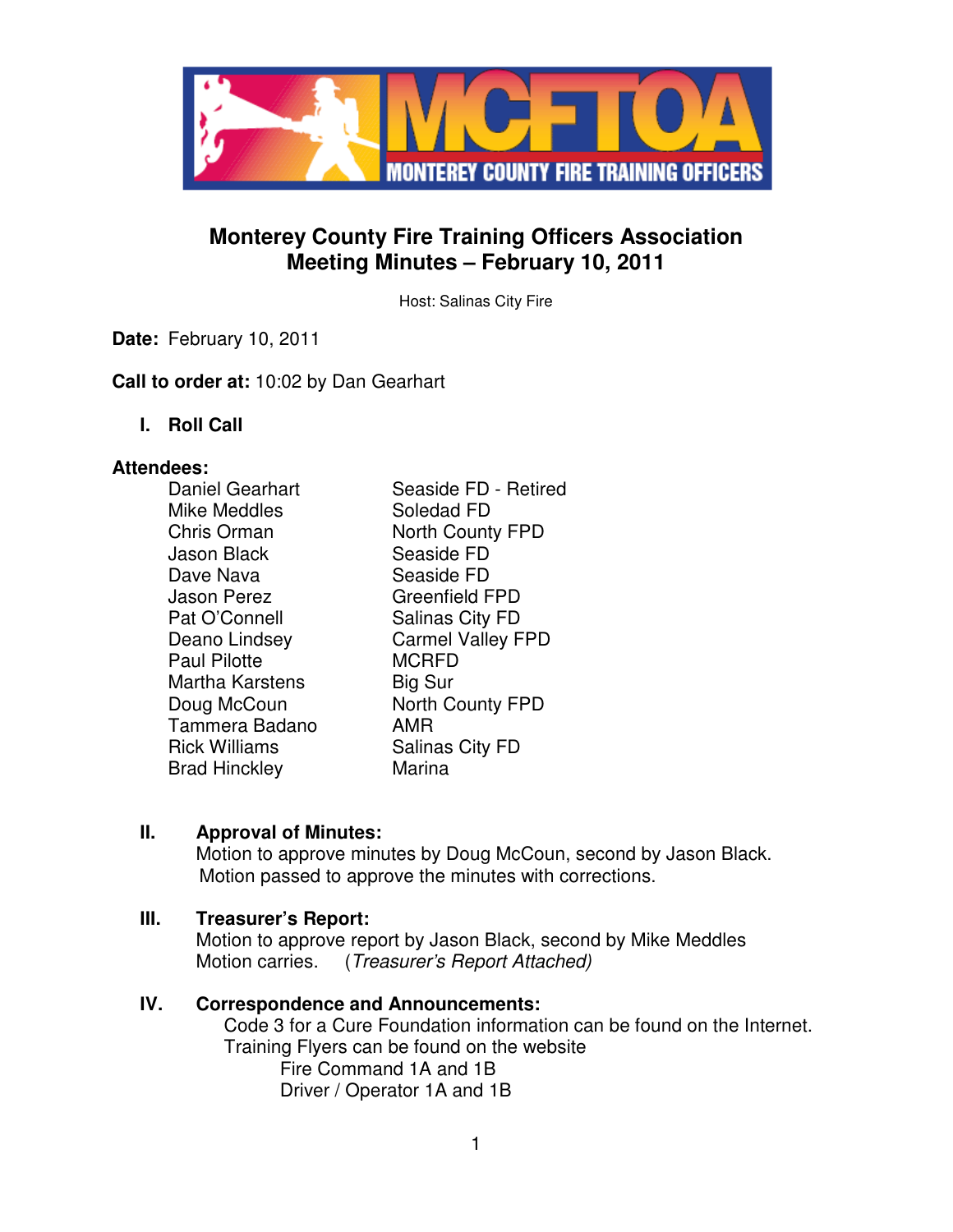

 ICS300 and ICS400 Physics of Aerial Ladders

## **V. Committee Reports:**

## **A. Wildland Committee**

Chief Orman is working on filling the remaining overhead positions on the ICS 203 form. The budget is getting put together, meeting with CAL-Fire next week about cost and program. Leslie will be developing a more detailed budget by next month. Registration forms will be put on the website as soon as possible.

## **B. Fire Library**

Deano discussed 24/7 EMS subscription and the increase in the fee to over \$1000.00. A motion was made by Deano Lindsey to discontinue this service, but next year can re-subscribe to it found to be useful. Second by Mike Meddles. Motion Carried

Materials Check-Out Form for the library will be online, ordered 2 cabinets which will be delivered on 2/11/11. The library is in a storage room at the MPC Public Safety Training Center. Deano will be looking into Auto Extrication Series to add to library.

# **C. Programs/Training Classes**

Doug McCoun talked to Chris Vaughn. Draft Preliminary Financial Statement for the Cutting Edge Class distributed and reviewed.

Getting feedback on classes that are needed or wanted that will be sponsored by the MCFTOA which went out September and October of last year.

There are website issues with the number of individuals signing up online and mailing that could potentially cause an over booking of the class.

Contract with instructors. A recommendation was made that we do not pay for classes without a contract if there is a primary instructor.

All of the MCFTO should be helping out with classes and anyone that would like to help with classes contact Chris or Stewart.

#### **D. Website**

Dan Gearhart reported that the website is up to date. There are 30 classes on site. Will be adding more photos to the site, which are also going to be on Facebook.

The MCFTOA Face Book site is doing well and has had hundreds of views. Twitter account only had a couple of friends.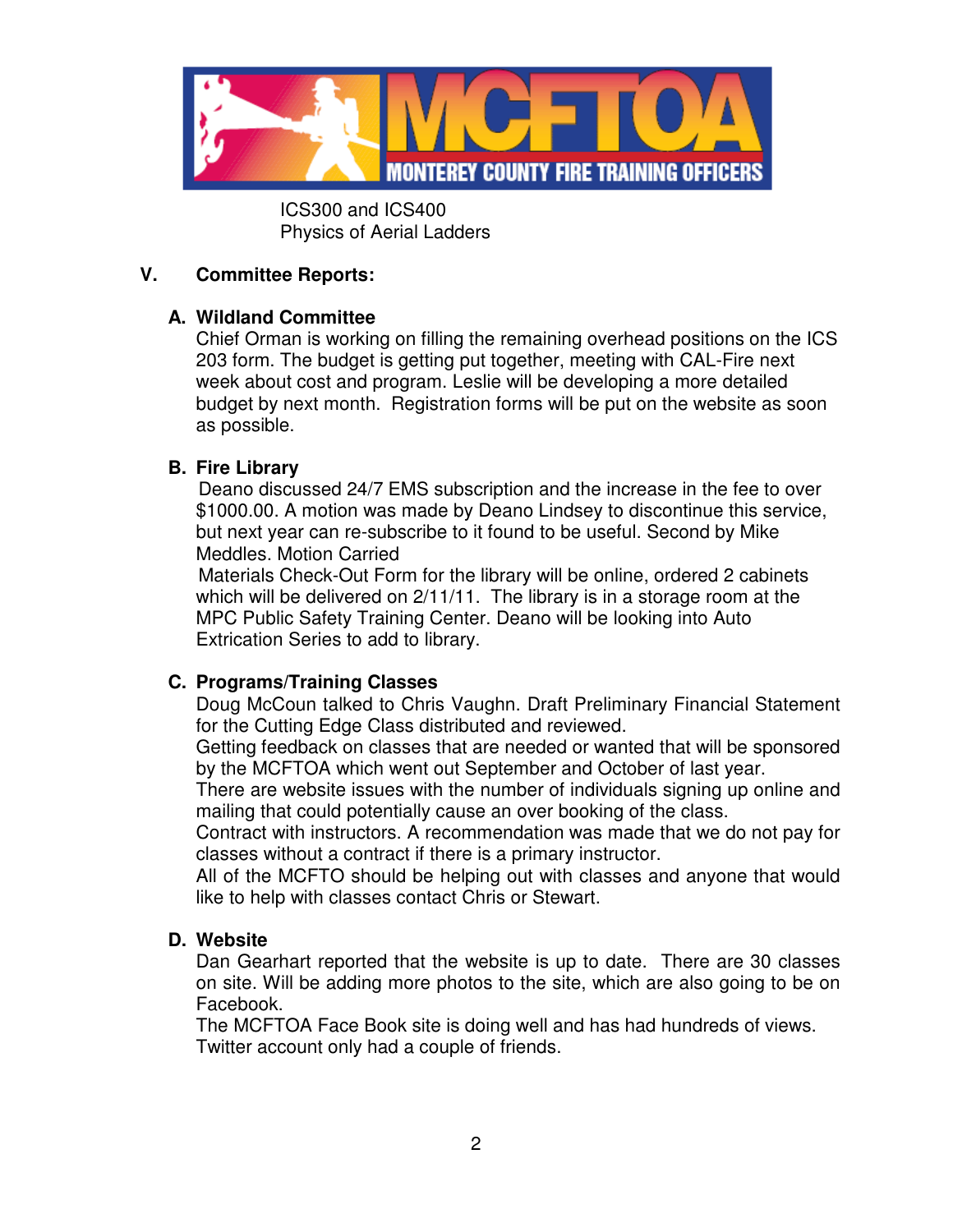

#### **Fire Academy**

Nothing to report

# **F. Fire Chiefs Liaison Report**

Chris Orman reported that the Awards Ceremony went well. There is going to be a joint meeting between FD and PD with more to follow. New EMS Director is going to be Kurt Schmit.

The county is coming close to arrangement with the CSA 74 Funds distribution.

# **VI. Old Business**

- A. T-Shirts: Pat O'Connell looked into Fashion Streets and found the prices are \$85.00 set up fee, \$23.00 per shirt. Logo would go on the left hand side of the shirt. Moving forward with shirts.
- B. Bylaws Revision– Dan Gearhart provided draft bylaws: some of the major additions or changes are:
	- i. adding of Table of Contents
	- ii. adding the new mailing address
	- iii. telegraphy was removed and put in appropriate electronic means of delivery
	- iv. section 4.Gifts was added can give out money
	- v. Article 12. Section 1: new-individual membership not organization 1. Section 4: was added: renewal of membership
	- vi. Article 13. Section 5: Quorum changed 20% not 15%
		- 1. Section 7: Voting rights one person versus 2 for a written ballot

A final draft will be provided at next month's meeting for approval. Also checked into Robert's Rules of Order and found there is no need for a  $2^{nd}$  on a nominee.

Voting policy to follow once By-Lays are complete

- C. Scholarship Program: Working on putting together a recommendation to bring back to next meeting
- D. Training Needs Assessment: nothing to report
- E. Wildland Fire School Budget Dan Gearhart. Annual Budget break down by Leslie and final approval by March.
- F. Annual Budget- Doug McCoun will have draft to present next month's meeting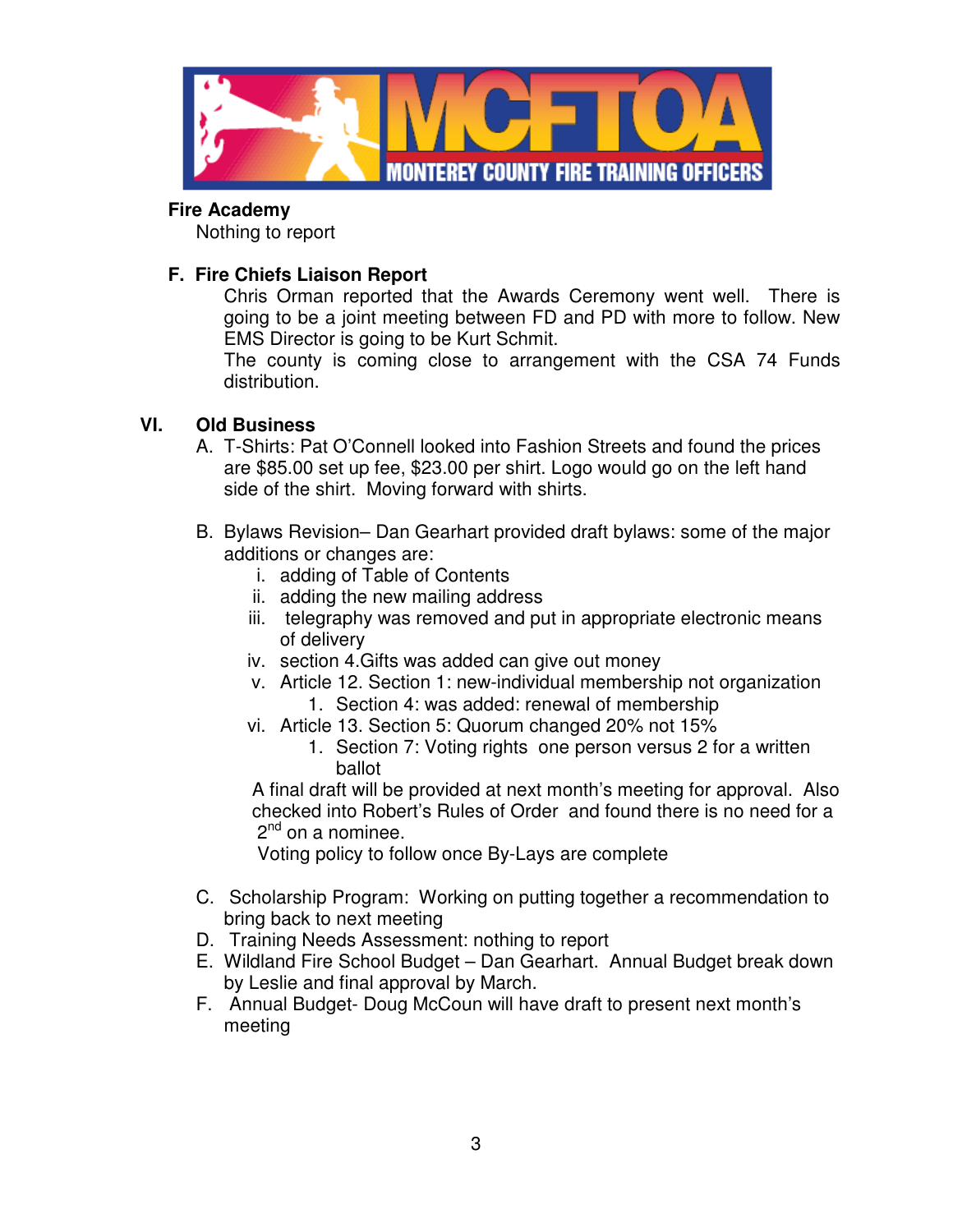

### **VII. New Business**

- A. Mutual Aid Training Plan Functional Exercise: Brad Hinckley sees a need to move forward on an exercise, identify the type of drill. Waiting on OPS to finalize needs and wants. MCFTO is standing ready to assist where needed and Brad will relay this information.
- B. Dan Gearhart: There is a Hero's Dinner that is being put on by the American Red Cross at the Naval Postgraduate School. Tickets are \$150.00 and you can nominate someone online.

## **VIII. Good of the Order**

Chris Orman: Fire Chiefs Association is having a Golf Tournament in support of Rancho Cielo Youth Camp in April.

Investigations have changed according to US Fire Administration. They released an article regarding the effect of air movement in a fire. Check out the web site for more information. Be safe when ventilating a fire.

Martha Karstens won money in Las Vegas

 Rick Williams got approval for 6 people to go to the IAFF John P. Redmond Symposium on the Occupational Health & Hazards for the Fire Service in New York in August. If you would like to attend contact Rick.

Tammera Badano is starting to plan EMS week now, would like to have a exhibit in three different areas of Monterey county. On Friday May 19 will be having it in Salinas. Would like to have another day in Rio Road area on Monday or Wednesday and Soledad area the opposite day. Also, Monterey County is competing with Santa Barbara County to teach 1000 Monterey residences before the end of the year. AMR is working with AHA.

#### **IX. Adjournment**

 Motion to adjourn the meeting by Mike Meddles, second by Brad Hinckley, motion carried. Meeting adjourned at 12:00

Next Meeting April 14, 2011 Wildland Committee 0900 hours, General Membership 1000 hours

Carmel Valley FPD Deano Lindsey: 624-5907 Mid-Valley Station 8455 Carmel Valley Road Carmel Valley, CA

Minutes prepared by Tammera Badano